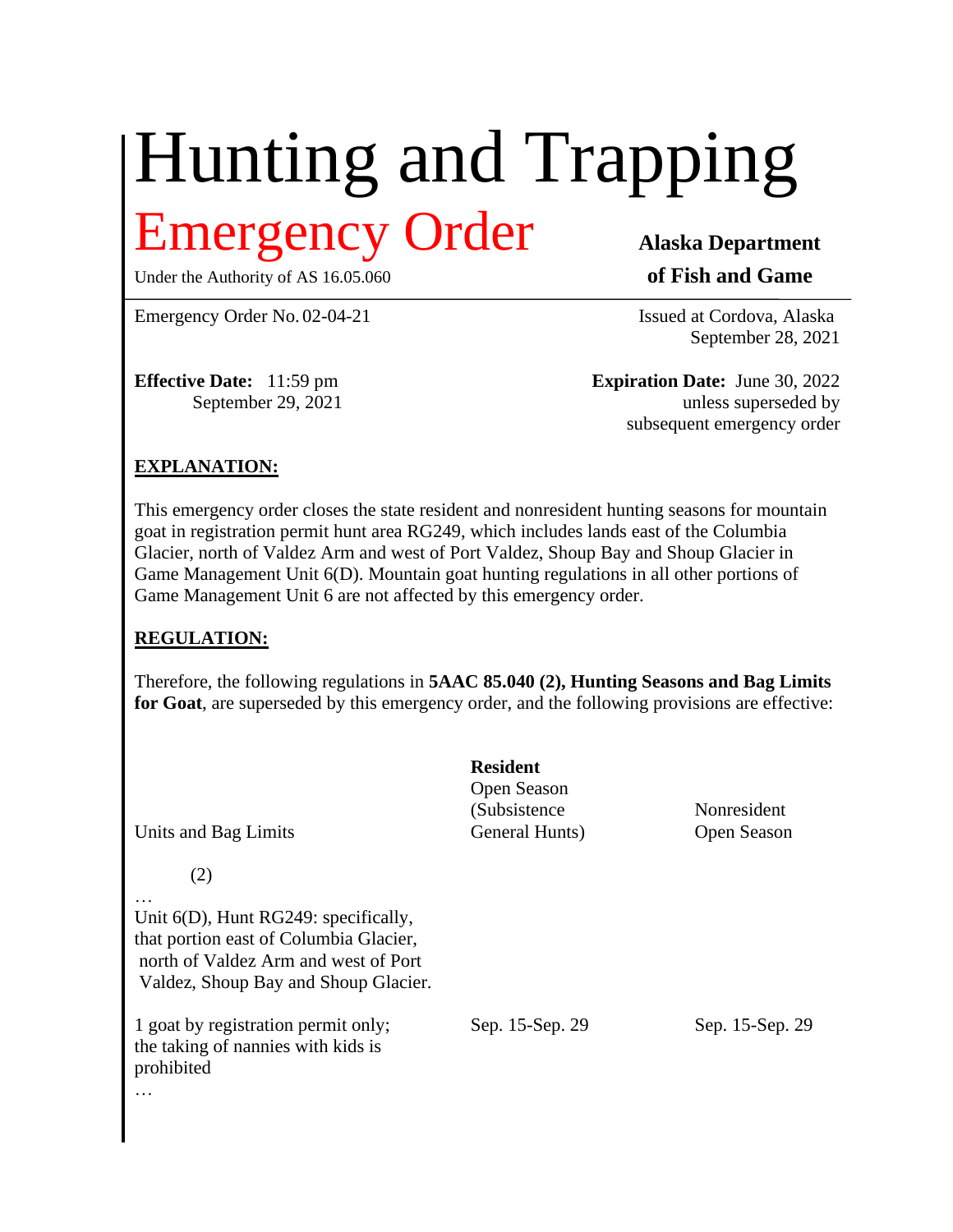All other mountain goat hunting regulations in Unit 6 are not affected by this emergency order.

> Doug Vincent-Lang Commissioner

Clarlotte Westing

By delegation to:

Area Wildlife Biologist

# **JUSTIFICATION:**

The most recent aerial survey of the RG249 hunt area resulted in a minimum count of 235 goats. The maximum allowable harvest is 12 goat points. Each billy counts as one goat point, each nanny counts as two goat points, and each unrecovered goat counts as 1.5 goat points. The current harvest is four billies, two nannies, and one unrecoverable goat with additional hunters currently in the field. This closure is necessary to prevent exceeding harvest objectives.

# **DISTRIBUTION:**

This emergency order is distributed to the recipients listed below. Copies are available from Department of Fish and Game offices in Anchorage, Juneau, Cordova and Fairbanks.

- 1. Lieutenant Governor's Office
- 2. Assistant Attorney General (Board of Game Liason)
- 3. Commissioner, Department of Fish and Game
- 4. Division of Wildlife Conservation **Director** Deputy Director Assistant Director Regional Supervisors Region II Area Biologists Regulatory Coordinator, Information Management 5. Division of Boards
- **Director** Board of Game
- 6. Division of Subsistence, Anchorage Regional Supervisor
- 7. Public Communications, ADF&G, Juneau, Anchorage
- 8. Department of Public Safety, Fish & Wildlife Protection **Director** B Detachment Commander, Palmer Field Offices: Cordova, Valdez, Yakutat
- 9. U.S. Fish & Wildlife Service, Regional Director, Anchorage